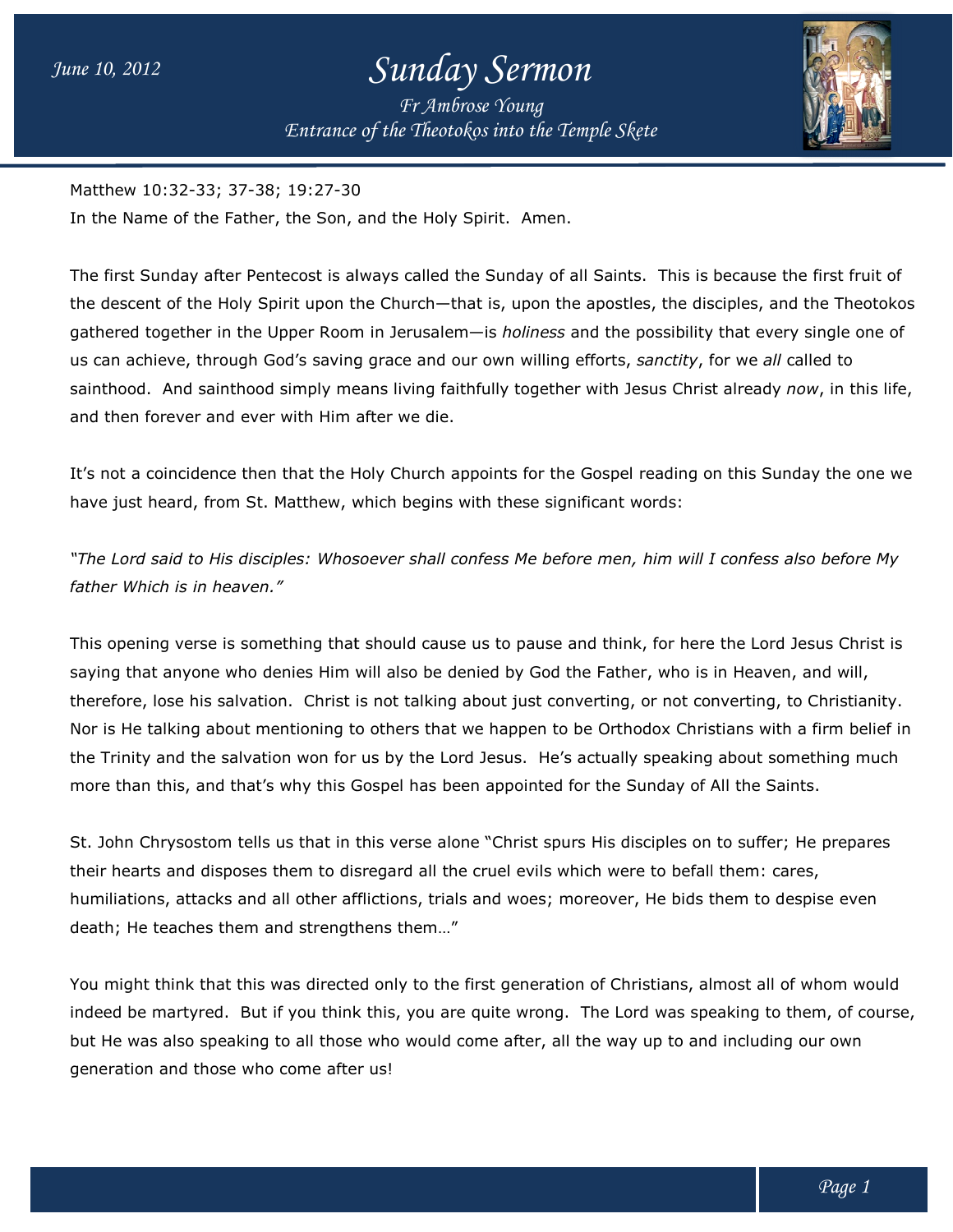*Entrance of the Entrance of Theotokos into the Temple Skete Fr Ambrose Young*



Now, let's back up for a moment: I've never met a single human being, Christian or not, atheist, Buddhist, or whatever, that hasn't had many "cruel evils" of one kind or another befall them. Life is tough; not just Now, let's back up for a moment: I've never met a single human being, Christian or not, atheist, Buddhist,<br>or whatever, that hasn't had many "cruel evils" of one kind or another befall them. Life is tough; not just<br>for fo be a bed of roses—or, rather, there *are* roses in this life, but they hide painful thorns, and these thorns are the lot of all the sons and daughters of Adam and Eve. We must expect to be pricked and bleed and suffer scars from these thorns. the Lord told us that we should not expect this life to<br>ife, but they hide painful thorns, and these thorns are<br>.. We must expect to be pricked and bleed and suffer<br>..<br>hat we have been taught by Christ to actually learn<br>..

What sets us apart from non-Christians, however, is that we have been taught by Christ to actually learn What sets us apart from non-Christians, however, is that we have been taught by Christ<br>how to "*disregard*…all cares, humiliations, attacks and other afflictions, trials and woes." taught to rise above them and not let them drag us down into insensible discouragement, bitterness, or even despair. We have even been taught, as St. John Chrysostom said, to despise and rise above the fac of death itself. Thus, the Lord continued in the next verse: taught to rise above them and not let them drag us down into insensible discouragement, bitterness, or<br>even despair. We have even been taught, as St. John Chrysostom said, to despise and rise above the fac<br>of death itself fact

"Fear not them which kill the body, but are not able to kill the soul." And then: "Behold, I send you forth *as sheep in the midst of wolves."*

These stark words tells us that Christ sends us—each and every one of us who confesses Him as Lord and These stark words tells us that Christ sends us—each and every one of us who confesses Him as Lord and<br>wants to follow Him—out into a dangerous world where there will be many challenges to our Faith in Him. wants to follow Him—out into a dangerous world where there will be many challenges to our Faith<br>He does not send us into a safe life, filled with pleasures, but into danger, and so He adds:

*"Be ye therefore wise as serpents, and harmless as doves." as serpents, as* 

In other words Jesus Christ does not want us to be stupid people, uneducated and unable to defend our faith. He wants us to be spiritually wise enough to figure out how to live nobly and with decency and integrity and also *survive* and even, if possible, prosper among our enemies, whoever they may be and wherever they may be, and whatever form they may take. St. John explained it thus: sasures, but into danger, and so He adds:<br>as doves."<br>e stupid people, uneducated and unable to defend our<br>o figure out how to live nobly and with decency and<br>rosper among our enemies, whoever they may be and<br>nay take. St.

"Just as the serpent allows its whole body to be beaten, while guarding its head as much as possible and integrity and also *survive* and even, if possible, prosper among our enemies, whoever they may be and<br>wherever they may be, and whatever form they may take. St. John explained it thus:<br>"Just as the serpent allows its whol and honor—and even surrender his body [if necessary] to be wounded, but with all his strength *let him guard his head*, which is Christ…"

Now, how does this apply, practically speaking, to us Orthodox Christians living here in our still relatively Now, how does this apply, practically speaking, to us Orthodox Christians living here in our still relatively<br>free, easy going, and comfortable American culture and society? What is the application? At the moment,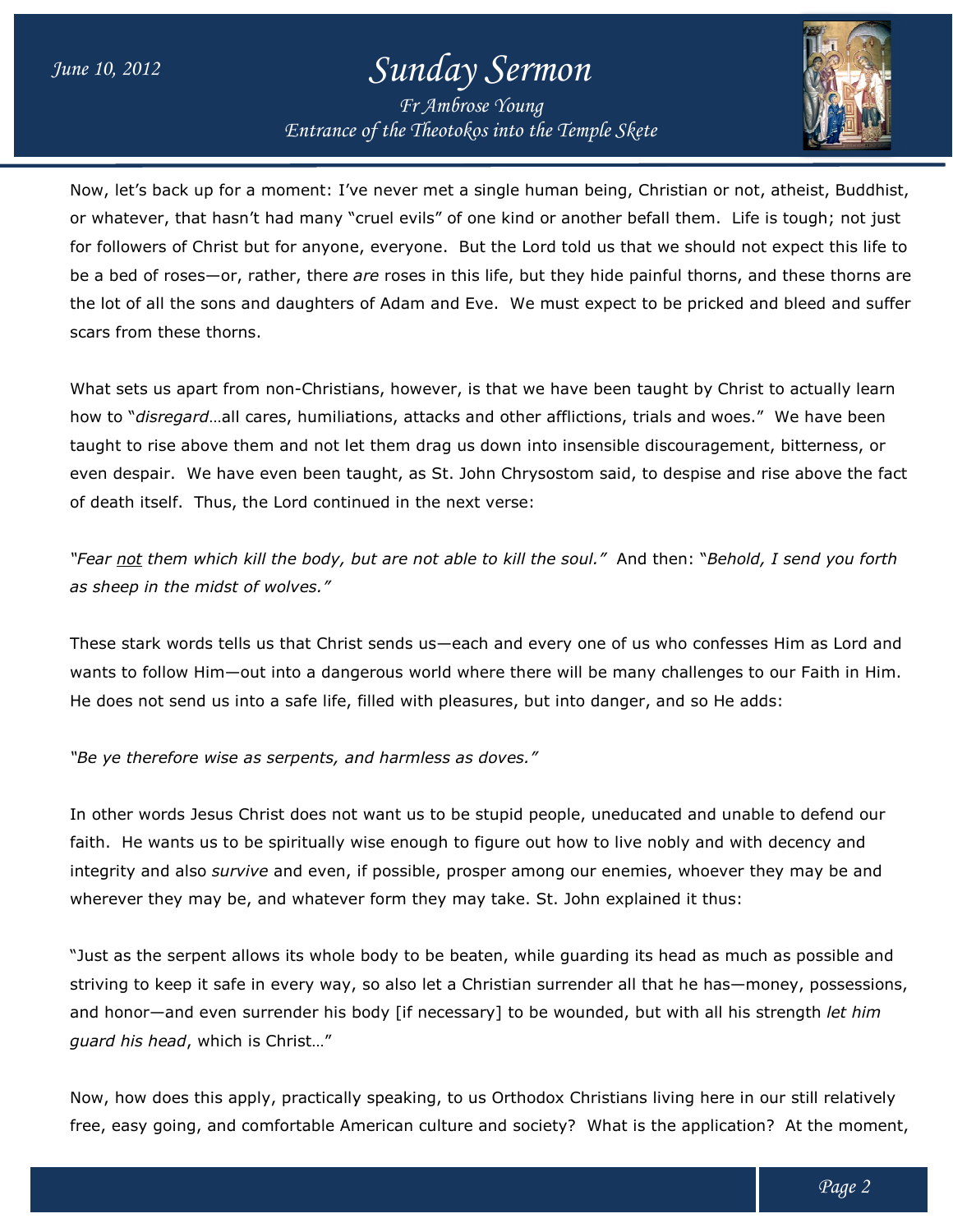*Entrance of the Entrance of Theotokos into the Temple Skete Fr Ambrose Young*



it seems that we are not being led to martyrdom *per se*, though if we are really conscious Orthodox Christians we are aware that we are becoming more and more psychologically isolated from the dominant culture with each passing year. The fact is that the anti-Christian atmosphere around us is growing, but this means that there are also be increasing opportunities for all of us to quietly bear our witness—whether this means that there are also be increasing opportunities for all of us to quietly bear our witness—wheth<br>in the family or in the workplace—to goodness and decency and to our conviction that Christ is Lord. In this way we actively, though quietly, "acknowledge" Him, as He says we must if we wish to be saved. In this way we carry our little candles into the dark rooms of others. this way we actively, though quietly, "acknowledge" Him, as He says we must if we wish to be saved. In<br>this way we carry our little candles into the dark rooms of others.<br>For too long Christians have bought into the myth o , though if we are really conscious Orthodox<br>d more psychologically isolated from the dominant<br>i-Christian atmosphere around us is growing, but<br>es for all of us to quietly bear our witness—whether

who would never harm a fly and loves everyone unconditionally (well, He *does* love everyone, but He For too long Christians have bought into the myth of "Jesus, meek and mild," the sweet and gentle man<br>who would never harm a fly and loves everyone unconditionally (well, He *does* love everyone, but He<br>doesn't love our si doesn't love our sins!). We have somehow accepted the false idea that we can l<br>over our ideals and morals, over our religion, and over our God. Yes, we have!

Look—it's going on all around us, on TV, in the movies, in the culture as a whole—and we've done precious little to stop it. We have forgotten that although Christ calls us to be martyrs for His sake, He does not expect us to be the victims of others around us who are immoral and abusive.

It's time for us to remember that the Lord said It's time *this:*

 $\lq$  *Think not that I am come to send peace on earth: I came not to send peace, but a sword. For I am come to set a man at variance against his father, and the daughter against her mother, and the daughter daughter-in-law*  to set a man at variance against his father, and the daughter against her mother,<br>against her mother-in-law. And a man's foes shall be they of his own household."

Why do we rarely, or never, hear sermons about this?

Why do we rarely, or never, hear sermons about this?<br>In other words, it's time for all of us to toughen up and "man up", as they say, and stop being pushovers. We must start bearing our witness.

St. John Chrysostom said, commenting on the verse I just read: "If we have made peace with the destruction of truth, it is most sinful and inappropriate. Christ did not come to bring such a peace, but rather its opposite... Unity is good; [but] there are occasions when contention and separation are actually great and divine deeds [when they are in the service of truth]. Thus, one should not be joined in love with the wicked or be at peace with them. Even," St. John continues, "even if father or mother, child or brother be found in opposition to the law of Christ, we should resist them as enemies of the truth." ve have made peace with the<br>t come to bring such a peace, but<br>intention and separation are actually<br>, one should not be joined in love with<br>en if father or mother, child or brother<br>enemies of the truth."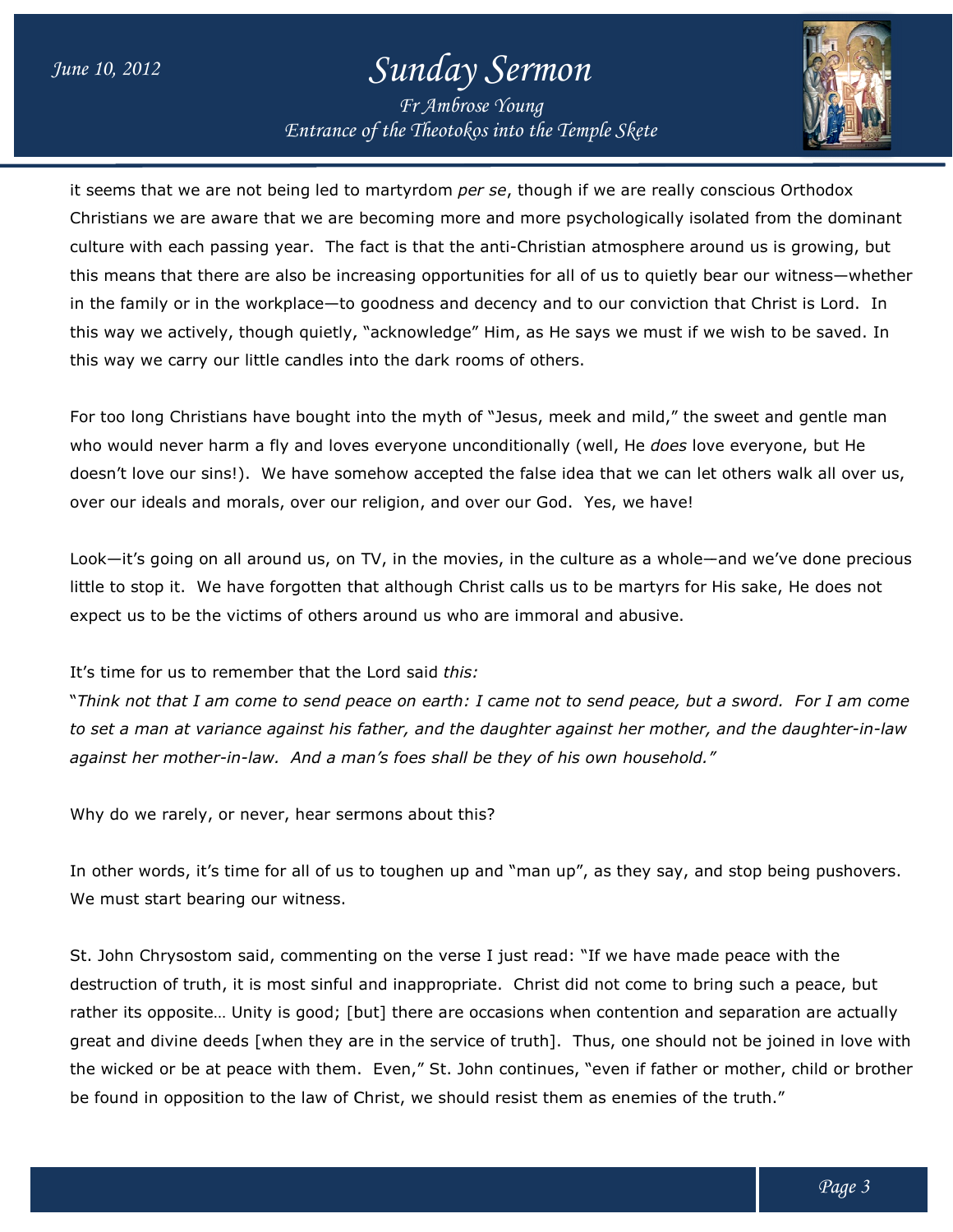*Entrance of the Entrance of Theotokos into the Temple Skete Fr Ambrose Young*



And "What is the truth?" as Pontius Pilate said to Christ. You and I, brothers and sisters, we know the And "What is the truth?" as Pontius Pilate said to Christ. You and I, brothers and sisters, we know the<br>answer to this question, for Christ Himself told us when He said, *unequivocally*: "I am the Way, the Truth, and the Life." And this is the same witness that we must quietly bear in our lives today, not allowing anyone or anything to come between us and the One who is the Truth, and not allowing anyone else to deny that He is the Truth, either. and the Life." And this is the same witness that we must quietly bear in our lives today, not allowing<br>anyone or anything to come between us and the One who is the Truth, and not allowing anyone else to<br>deny that He is the

necessarily with other Orthodox Christians—where we have heard someone say about religion: "Oh, you Yet, how many times have we heard—perhaps at the workplace or in a social situation where we aren't<br>necessarily with other Orthodox Christians—where we have heard someone say about religion: "Oh, you<br>know, I believe it's b in your heart that counts."… How many times have we heard this, or a variation of it, and kept silent or changed the subject? Have we forgotten that the Lord said nothing at all even remotely resembling this?

And when we were silent, we actually denied the Truth, and that means we denied Christ. Because we didn't want to cause offense or upset someone or provoke them to dislike us—all of the kinds of things that the Lord Jesus Christ said in today's Gospel we should actually be *expecting* from the "wolves" around us. We have become "man-pleasers" rather than "God-pleasers." And believe me, those who do not believe in Christ, *are* truly wolves—as St. John the Evangelist said: "For many deceivers are entered into the world, who confess not that Jesus Christ is come in the flesh*. These are deceivers and an antichrist*." (II John 1:7) Yes, St. John tells us that those who do not believe in Jesus Christ actually partake of the antichrist and are preparing the way for him! t that counts."... How many times have we heard this, or a variation of it, and<br>subject? Have we forgotten that the Lord said nothing at all even remotely re<br>e were silent, we actually denied the Truth, and that means we d Christ. And why? as St. John the Evangelist said: "For many deceivers are<br>sus Christ is come in the flesh*. These are deceivers and a*<br>that those who do not believe in Jesus Christ actually<br>way for him!<br>1 the minds of men today. It's calle

There is a very popular heresy roaming through the minds of men today. It's called "perennialism." It was given an intellectual and "learned" voice by Aldous Huxley in 1945 when he wrote his book-still in print given an intellectual and "learned" voice by Aldous Huxley in 1945 when he wrote his book—still in print<br>today, by the way—called "The Perennial Philosophy". Basically this is the idea that all religions and all gods are the same and you can pick and choose whichever one you want because each religion is going to gods are the same and you can pick and choose whichever one you want because each religion is goin<br>lead you to the same place. So it doesn't matter. Nothing matters. We hear this in the media, in our schools, and tragically, even in some churches today. This is a denial of objective truth. It is a denial of Revelation. It is a denial of Jesus Christ, the Messiah, and Him crucified and risen! cally this is<br>one you wa<br>matters. We<br>is a denial c

Revelation. It is a denial of Jesus Christ, the N<br>The Lord continued, in this morning's Gospel:

*"He that loveth father or mother more than Me is not worthy of Me: and he that loveth son or daughter*  "He that loveth father or mother more than Me is not worthy of Me: and he that loveth son or daughter<br>more than Me is not worthy of Me. And he that taketh not his cross, and followeth after Me, is not worthy *of Me."*